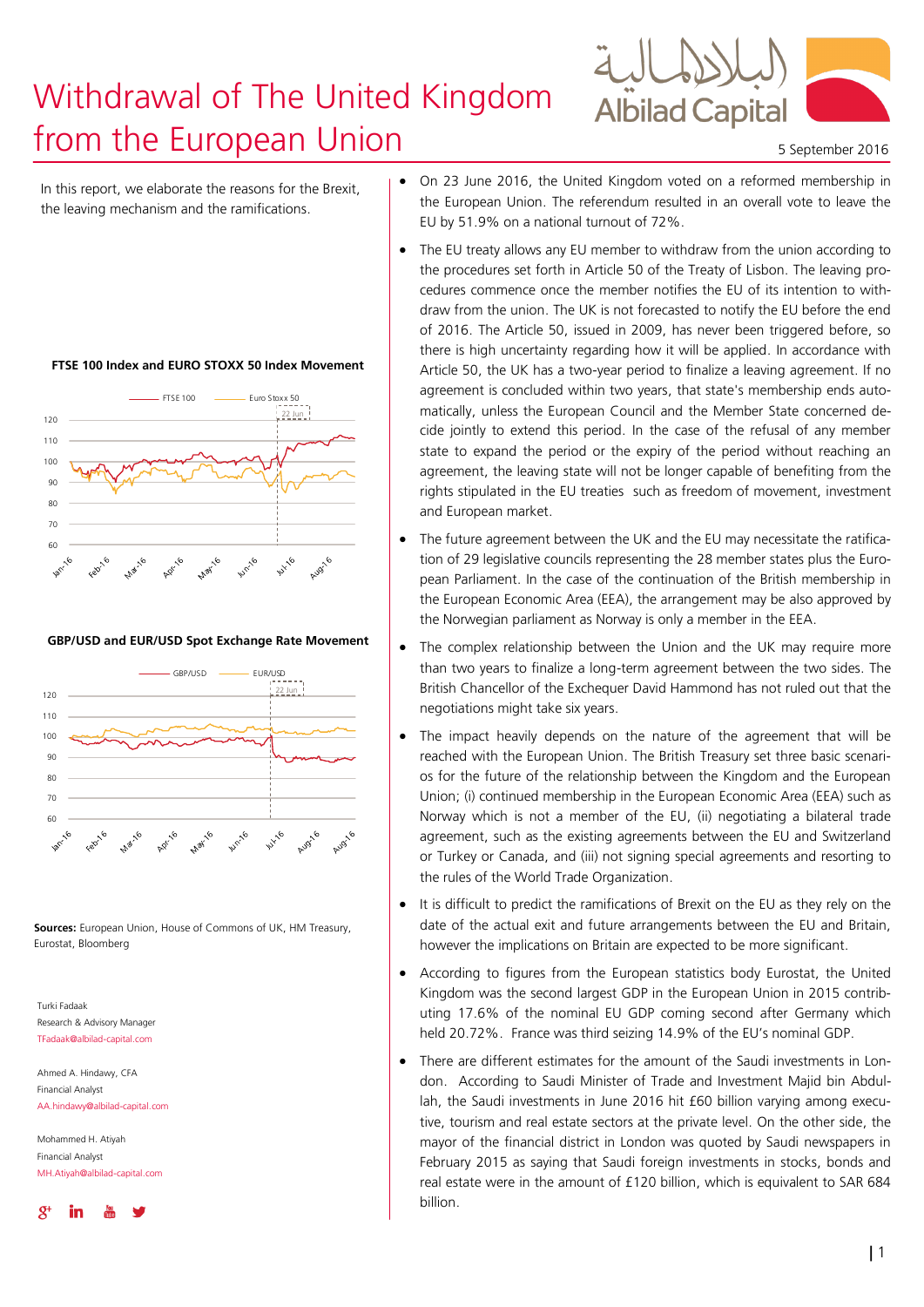

# Timeline of European Union history

The European Union passed through several historical stages and critical stations which played important roles in the formation of this union. The most prominent of these stages are highlighted below:

1951: The European Coal and Steel Community created by six countries: Belgium, France, Italy, Luxembourg, the Netherlands and west Germany.

1957: The creation of the European Economic Community, in accordance with the Treaty of Rome.

1968: The commencement of the Customs Union.

1979: The first election of the European Parliament took place through direct elections.

1985: Removing the borders between European countries, according to the Schengen Treaty.

1986: The Single European Act was adopted, setting out a timetable for the completion of the Common Market by 1993.

1992: Changing the name of the bloc to the European Union (EU), according to the Maastricht Treaty, in addition to setting new ambitious goals: monetary union, European citizenship, new common policies – including a Common Foreign and Security Policy (CFSP) – and cooperation in matters of internal security.

1997: Reshaping the CFSP as well as employment and social protection policies, in accordance with the Treaty of Amsterdam.

2002: The use of a common European currency (the euro).

2009: The Lisbon Treaty came into force.

### European Monetary Union (EMU):

The transition to EMU occurred in 1998 for countries that met the requirements through three stages Union:

The first phase (May 1998 - January 1999): During this stage, the Member States that would adopt the euro were identified based on the terms of accession, a unified European banking system was created, legislative changes by the parliaments of the member states were ratified. The arrangements for the issue of the common currency were also agreed.

The second phase (January 1999 - January 2002): At the beginning of this stage, the euro was issued as well as its exchange rates with other currencies were determined. During this phase, the euro was only an accounting unit for the settlement of transactions among banks in the stock market. Furthermore, government bonds issued during this period were in euros, and in particular that maturing after January 2002. This stage also coincided with the partial and optional shift to the euro , permitting the use of the use of the euro or the national currency, without any discrimination.

The third phase (January 2002 - June 2002): the euro is considered the official currency of the Member States of the European monetary union coupled with the withdrawal of national currencies.

Beginning in 2004, the EU stretched towards Eastern Europe adding ten new countries namely Estonia, Poland and the Czech Republic, Slovakia, Slovenia, Latvia, Latvia and Hungary, Cyprus and Malta. In 2007, Romania, Bulgaria and Croatia also joined bringing the number of members to 28 countries. It is worth mentioning that the general secretariat of the EU and European Commission are headquartered in the Belgian capital, Brussels. The premises of the parliaments are located in the French city of Strasbourg.

### EU Structure

The European Union works through five main bodies:

European Parliament: members are directly elected by the voters of the Member States and has a legislative role.

European Commission: the executive arm of the Union and is considered the most important organ.

Council of the European Union: the legislative branch of the union and comprises ministers from the Member States.

Court of Justice: the judiciary oversees the respect for legislation and laws of the Union.

The Court of Auditors: a watchdog auditing the EU budget.

The EU also created several other institutions such as the European Council which consists of the Heads of State and Governments of Member States, the Economic and Social Committee, the European Central Bank and the European Investment Bank.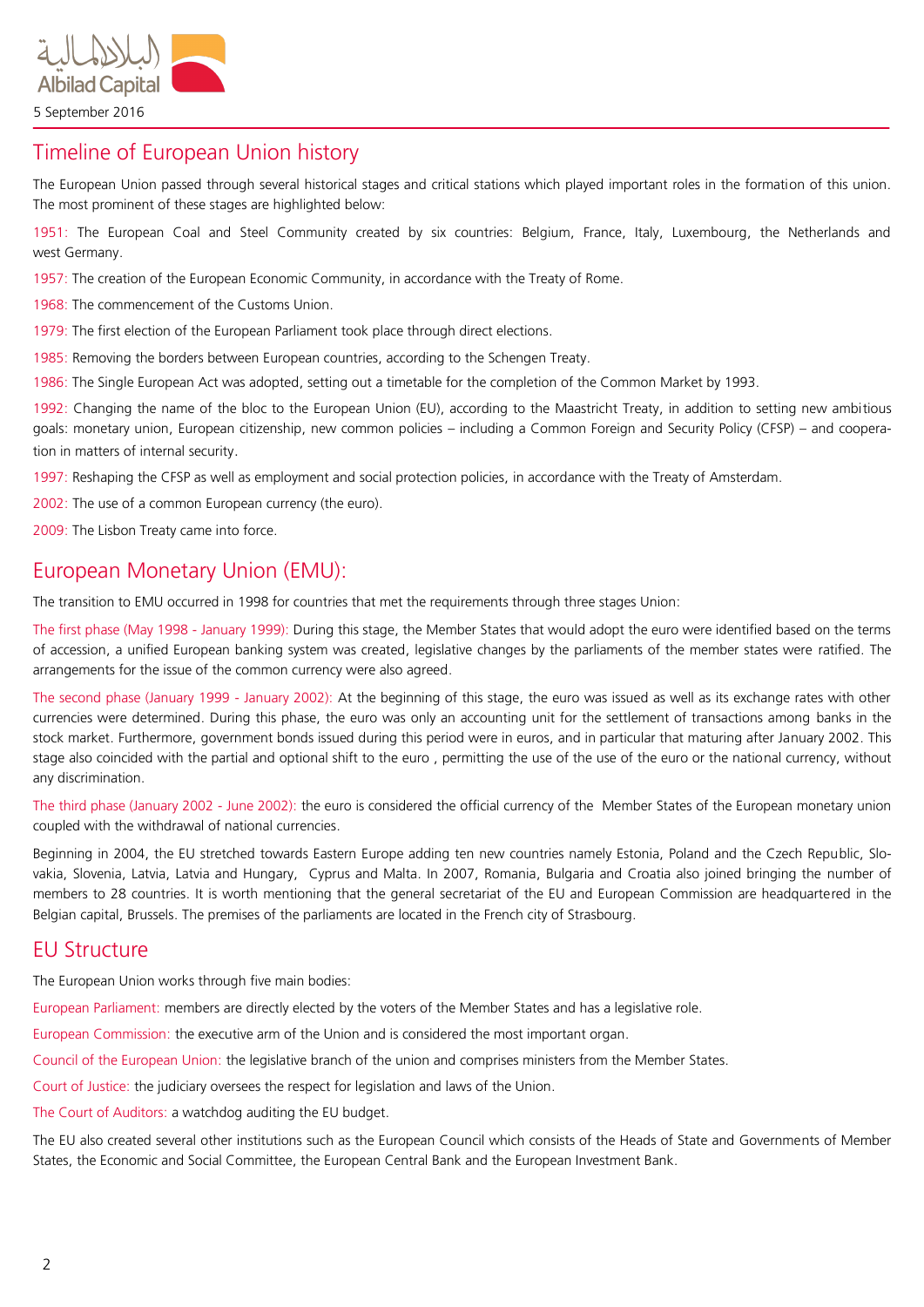

## The Motives of Brexit

Several factors ignited the British desire to withdraw from the EU such as:

- The pursuit of broader political independence and sovereignty, especially as EU decisions are dominated by Germany and France.
- Reduction of immigration and social benefits granted to immigrants which largely come from Eastern Europe. There is a fear that the expansion of the EU will contribute to the worsening of the problem, leading to deterioration in the quality of public services provided to citizens in the United Kingdom and imposing an additional burden on the UK .
- Failure of the European Union to tackle the ongoing economic crises.
- The staggering UK contribution to the EU budget which netted £8.5 billion in 2015 edging up from £4.3 billion in 2009. The net contribution has been forecasted to oscillate between £7.3 billion and £11.2 billion per year during the period from 2016 to 2020. The contribution amount is determined based on GDP, value-added taxes, customs and tax on sugar production.
- Bureaucratic problems stemming from the concentration of decision-making and legislation in Brussels. According to a study for Open Europe, that the cost of the 100 most burdensome EU regulations was £33.3 billion a year. The Treasury Committee has pointed out that this is an estimate of the cost to firms of compliance with the 100 most burdensome EU regulations. It is not the net economic cost of regulation or the savings to business arising from Brexit.

# The Mechanism of Withdrawal from the EU

- The EU treaty allows any EU member to leave according to the procedures set forth in Article 50 of the Treaty of Lisbon. The leave procedures commence once the exiting member notifies the EU of its intention to withdraw from the union. The UK is not expected to notify the EU before the end of 2016.
- Article 50 does not establish any substantive conditions for a Member State to be able to exercise its right to withdrawal, but only procedural requirements. The Article 50 has never been triggered before, so there is high uncertainty regarding how it will be applied.
- In accordance with Article 50, the UK has a two-year period in which to trigger Article 50 and formally begin the process of leaving. If no agreement is concluded within two years, that the membership ends automatically, unless the European Council and the Member States decide jointly to extend this period. In the case of the refusal of any member state to expand the period or the expiry of the period without an agreement, the leaving state will not be capable of benefiting from the rights stipulated in the EU treaties such as freedom of movement, investment and European market.
- The leaving process is difficult and complicated, negotiations are underway on the exit formula. Signing trade agreements with the European Union may take a long time and may require to the ratification of the legislative councils of the member states, which may create a state of uncertainty up to a decade, according to the British government .
- Factoring in the staggering size of the UK economy, a period of two years may not be sufficient for the withdrawal; thus this provides opportunities for other members in the EU to obtain concessions from the United Kingdom.
- The UK may find it difficult to reach trade agreements with other countries outside the EU until reaching a settlement regarding the future relationship between the United Kingdom and the union.

# The UK Status in the EU

- According to figures from the European statistics body Eurostat, the United Kingdom was the second largest GDP in the European Union in 2015 contributing 17.6% of the nominal GDP of the European Union coming second after Germany which held 20.72%. France was third seizing 14.9% of the EU's nominal GDP.
- In 2014, direct investment from EU countries accounted for 48% of the stock of foreign direct investments in Britain amounting to £496 billion. Over the past decade, the ratio ranged between 47% and 53%. On the other side, the UK accounted for 40% of the total direct investment in other EU countries in 2014, according to the UK Ministry of Commerce. In the period (2005-2014), the European Union captured 44% of the total direct investment flows in the Kingdom.
- In 2015, the UK exported goods and services to other EU countries in the amount of £223 billion, or about 43.7% of the total UK exports. The amount of imports of goods and services totaled £291 billion, or about 53.1% of total imports, thus generating a trade deficit with of £68 billion with other EU countries. The United Kingdom achieved a trade surplus of £31 billion with the rest of the world.
- The European Union is the largest trading partner of the United Kingdom followed by the United States and China's with £95.1 billion and £15.9 billion, respectively.
- In 2002, exports to the rest of the EU countries seized 55% of the total exports, but fell to 44% last year. Similarly, the proportion of imports from the EU dwindled from 58% in 2002 to 53% in 2015.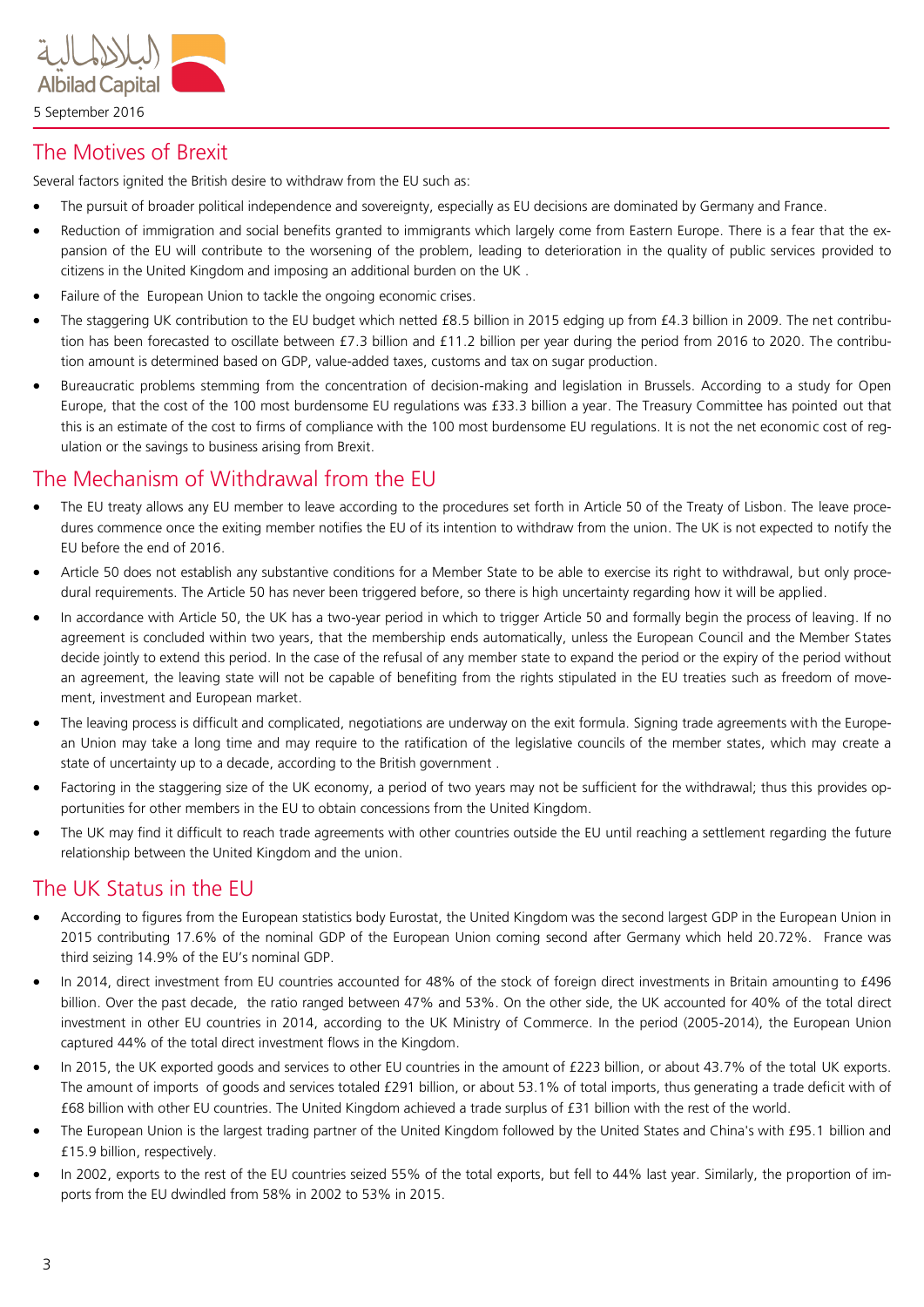| UK trade with EU and non-EU countries 2015 - Goods and Services |                |      |                |      |                |
|-----------------------------------------------------------------|----------------|------|----------------|------|----------------|
|                                                                 | <b>Exports</b> |      | <b>Imports</b> |      | <b>Balance</b> |
|                                                                 | £ billion      | $\%$ | £ billion      | $\%$ | £ billion      |
| EU                                                              | 223            | 44%  | 291            | 53%  | -68            |
| Non-EU                                                          | 288            | 56%  | 257            | 47%  | 31             |
| <b>Total</b>                                                    | 512            | 100% | 548            | 100% | -37            |

**Shares of UK trade with EU (%) - Goods and services**



 There are opinions that the trade figures with other EU countries are distorted and exaggerated, factoring in the staggering amount of trade between the UK and the Netherlands. The Netherlands is an intermediate station for trading with the UK, and thus any imports from the Netherlands are considered imports from an EU member even if the source of those imports is a non-EU country. Likewise, exports of the Netherlands are deemed exports to an EU country even if the goods will be re-exported to other countries. This is widely known as Rotterdam effect. Even with excluding all the trading amount with the Netherlands, given the speculation on the real amount of final exports, the EU will remain the primary trade partner of the Kingdom representing 41% of exports and 46.7% of imports.

### **UK Trade with EU Member States - Goods and Services**

| Top 5 exporters - £ billion |      | Top 5 importers - £ billion |      |  |
|-----------------------------|------|-----------------------------|------|--|
| Germany                     | 44.9 | Germany                     | 69.8 |  |
| Netherlands                 | 36   | Netherland                  | 37.7 |  |
| France                      | 30.9 | France                      | 36.8 |  |
| Ireland                     | 26.9 | Spain                       | 24   |  |
| Italy                       | 16.4 | Belgium                     | 23.1 |  |

### **UK contribution to the EU budget (2009 - 2020)**

| £ billion        | <b>Gross Contribution</b> | Rebate | <b>Total Contribution</b> | Public sector receipts | Net contribution |
|------------------|---------------------------|--------|---------------------------|------------------------|------------------|
| 2009 (outturn)   | 14.1                      | $-5.4$ | 8.7                       | $-4.4$                 | 4.3              |
| 2010 (outturn)   | 15.2                      | $-3.0$ | 12.2                      | $-4.8$                 | 7.4              |
| 2011 (outturn)   | 15.4                      | $-3.1$ | 12.2                      | $-4.1$                 | 8.1              |
| 2012 (outturn)   | 15.7                      | $-3.1$ | 12.6                      | $-4.2$                 | 8.5              |
| 2013 (outturn)   | 18.1                      | $-3.7$ | 14.5                      | $-4.0$                 | 10.5             |
| 2014 (outturn)   | 18.8                      | $-4.4$ | 14.4                      | $-4.6$                 | 9.8              |
| 2015 (estimated) | 17.8                      | $-4.9$ | 12.9                      | $-4.4$                 | 8.5              |
| 2016 (forecast)  | 20.5                      | $-4.8$ | 15.7                      | $-4.5$                 | 11.2             |
| 2017 (forecast)  | 18.0                      | $-6.1$ | 11.9                      | $-4.6$                 | 7.3              |
| 2018 (forecast)  | 18.6                      | $-4.4$ | 14.1                      | $-4.8$                 | 9.4              |
| 2019 (forecast)  | 19.8                      | $-4.7$ | 15.0                      | $-5.2$                 | 9.8              |
| 2020 (forecast)  | 20.3                      | $-5.1$ | 15.2                      | $-5.4$                 | 9.8              |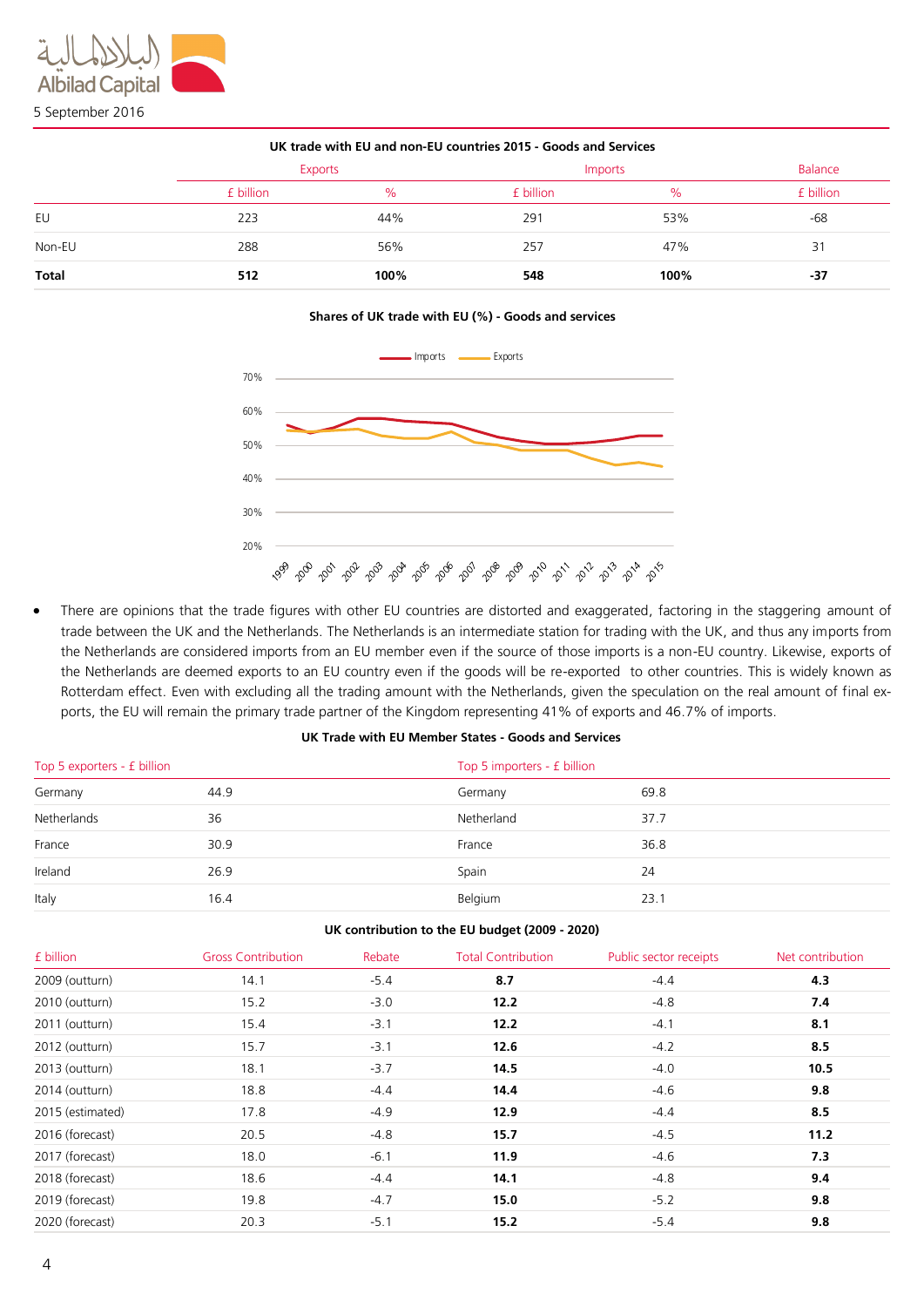

Repercussions of Brexit on the UK Economy

The impact heavily depends on the nature of the future arrangements with the European Union. The British Treasury set three basic scenarios for the future of this relationship:

- Continued membership in the European Economic Area (EEA) such as Norway which is not a member of the EU.
- Negotiating a bilateral trade agreement, such as the existing agreements between the EU and Switzerland or Turkey or Canada.
- Not signing special agreements and relying on the rules of the World Trade Organization.

In all the three scenarios, it is certain that the openness of the British economy and the interdependence with the European economies will be adversely affected, as well as investment and trade flows, compared with the current situation. Nevertheless, the membership in the economic zone will bring the least possible losses, while the cost of exit will be exacerbated under the third scenario.

According to the British Treasury, the Brexit losses for GDP per household after 15 years under the three scenarios will be as follows:

- First scenario: £2600 in the case of continued membership in the European Economic Area
- Second scenario: £4,300 for a bilateral trade agreement.
- Third scenario: £5,200 for adherence to the rules of the World Trade Organization.

### **The following table shows some estimates for the impacts of Brexit on the UK economy until 2030:**

| Organization          | Scenario          | Estimate (%GDP)  | Range            | Impacts modeled                                         |
|-----------------------|-------------------|------------------|------------------|---------------------------------------------------------|
| CEP (2016)            | Dynamic EEA/FTA   | $-7.9$           | $-6.3$ to $-9.5$ | Budget, trade, productivity                             |
|                       | <b>Static EEA</b> | $-1.3$           | N/A              | Trade only                                              |
|                       | Static WTO        | $-2.6$           | N/A              | Trade only                                              |
|                       |                   |                  |                  |                                                         |
| <b>HM Treasury</b>    | EEA               | $-3.8$           | $-3.4$ to $-4.3$ | Budget, trade, FDI, productivity                        |
|                       | <b>FTA</b>        | $-6.2$           | $-4.6$ to $-7.8$ |                                                         |
|                       | <b>WTO</b>        | $-7.5$           | $-5.4$ to $-9.5$ |                                                         |
|                       |                   |                  |                  |                                                         |
| OECD                  | WTO/FTA           | $-5.1$           | $-2.7$ to $-7.7$ | Budget, trade, FDI, productivity, migration, regulation |
|                       |                   |                  |                  |                                                         |
| <b>NIESR</b>          | EEA               | $-1.8$           | $-1.5$ to $-2.1$ | Budget, trade, FDI                                      |
|                       | <b>FTA</b>        | $-2.1$           | $-1.9$ to $-2.3$ |                                                         |
|                       | <b>WTO</b>        | $-3.2$           | $-2.7$ to $-3.7$ |                                                         |
|                       | WTO+              | $-7.8$           | N/A              |                                                         |
|                       |                   |                  |                  |                                                         |
| PWC/CBI               | <b>FTA</b>        | $-1.2$           | N/A              | Budget, trade, FDI, regulation                          |
|                       | <b>WTO</b>        | $-3.5$           |                  |                                                         |
|                       |                   |                  |                  |                                                         |
| Oxford Economics      | <b>FTA</b>        | $-2.0$           | $-0.1$ to $-3.9$ | Budget, trade, FDI, migration, regulation               |
|                       |                   |                  |                  |                                                         |
| Open Europe           | $FTA^a$           | $-0.8$ to $+0.6$ | $-2.2$ to $1.6$  | Budget, trade, migration, regulation                    |
|                       |                   |                  |                  |                                                         |
| Economists for Brexit | <b>WTO</b>        | $+4.0$           | N/A              | Budget, trade                                           |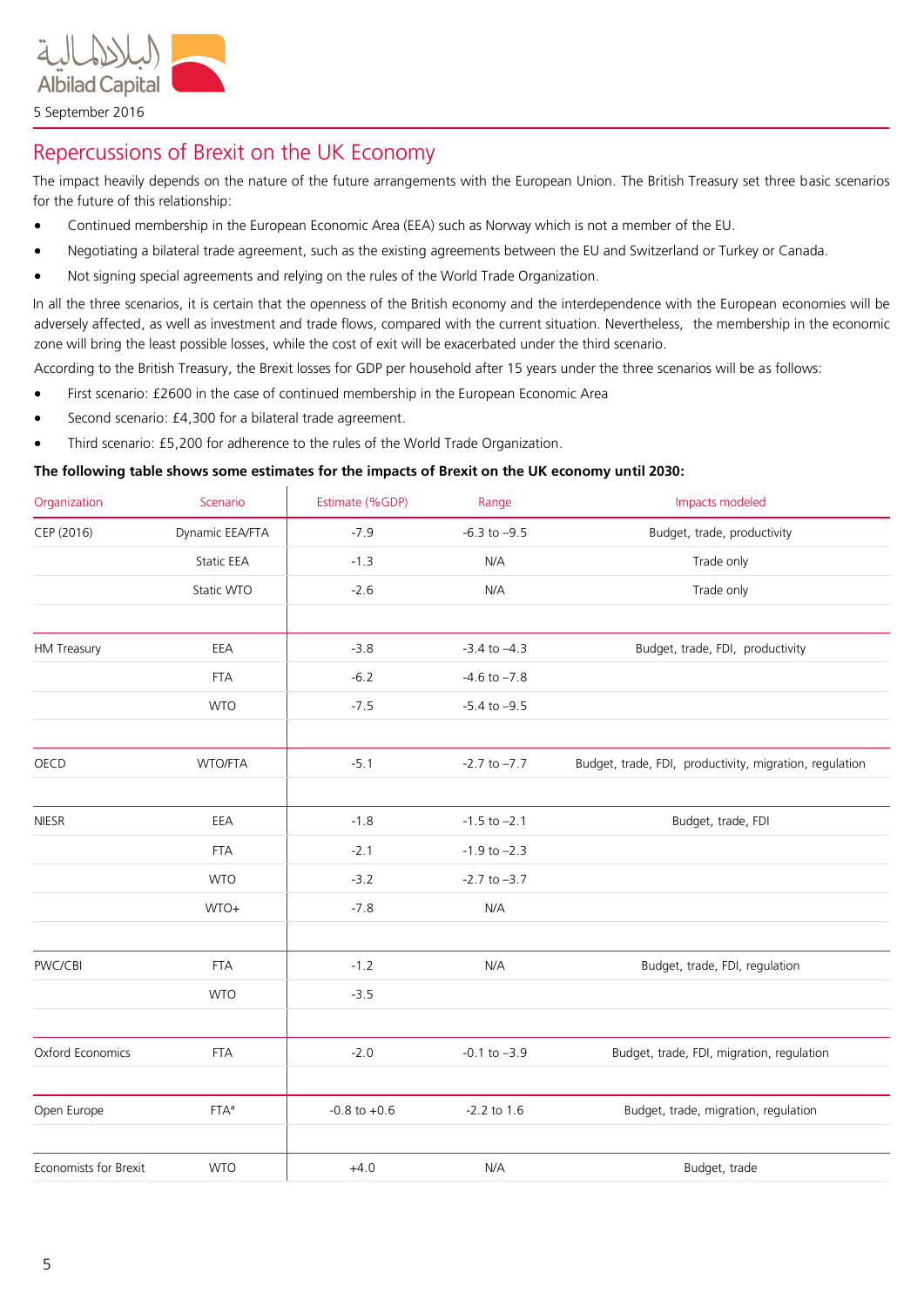

5 September 2016

- The slump in GDP will cut tax revenue more than the saving from the contribution to the EU budget, thus a rise in government borrowing and debt services which may require raising taxes or curbing public spending.
- Negative impacts on the political integration of the UK especially from the pro-Europe Northern Ireland and Scotland.
- Almost 3.3 million jobs in Britain are related to the exports to the EU. Not all these jobs will be affected as the trade with Europe will continue, however the shape of the future relationship with the EU will determine the magnitude of the impact.
- Restrictions on movement and labor movement raises the cost for companies located in the United Kingdom especially London which is one of the main financial centers in the world. According to the Organization for Economic Cooperation and Development, a study found that immigrants are a strong addition to the British economy and estimated the study their financial addition to the economy of the United Kingdom by more than 34% than what they obtain.
- In the financial services sector, the Brexit may push some companies to relocate their headquarters to other financial centers in Europe.
- The United Kingdom must pursue competitive and tax policies maintain the large investment inflows.
- The uncertainty will weigh on stock prices and lead to a 20%-30% depreciation in the exchange rate of the pound compared to the prereferendum level.



### **FTSE 100 Index and EURO STOXX 50 Index Movement**

### **GBP/USD and EUR/USD Spot Exchange Rate Movement**

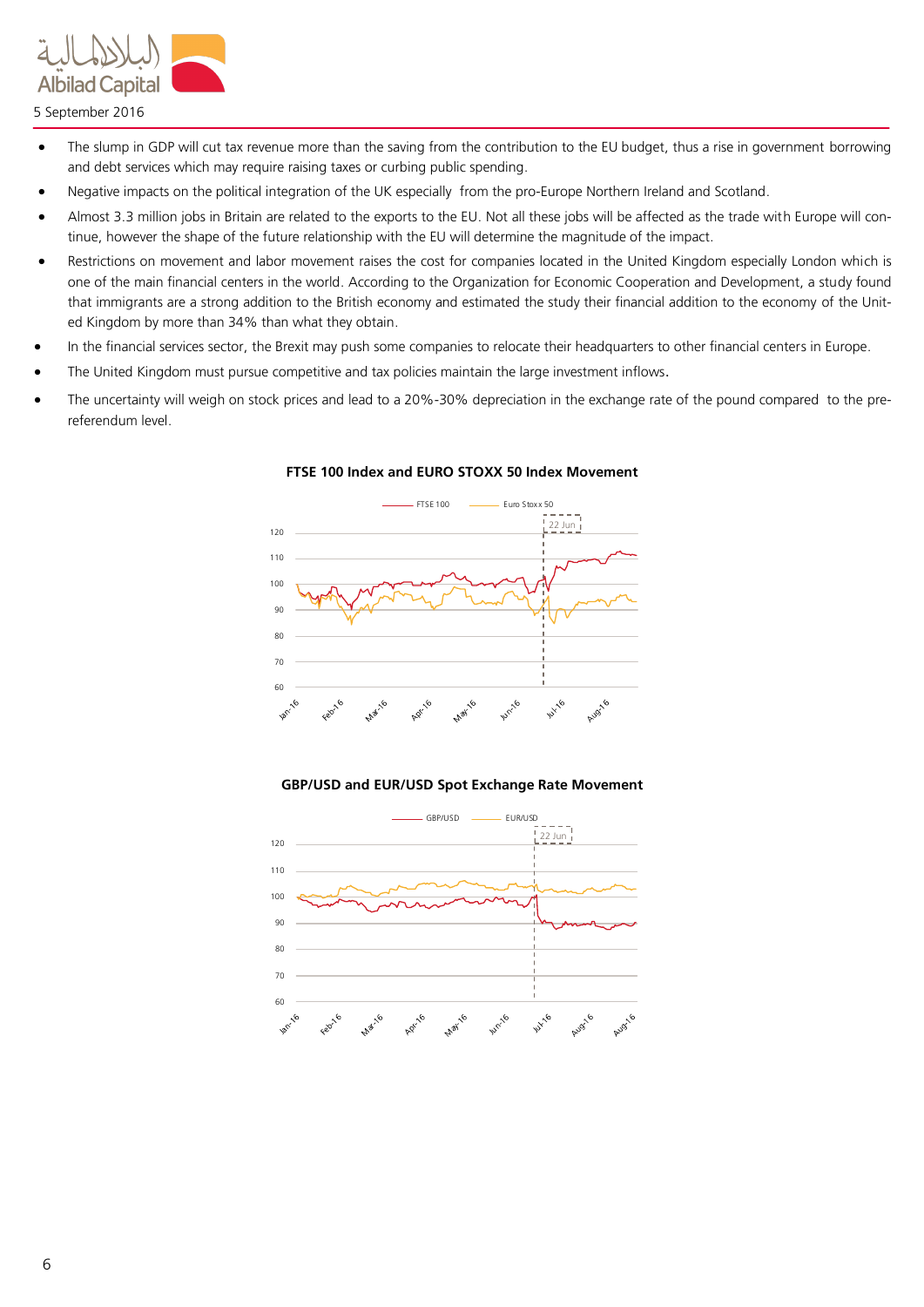

# Brexit Repercussions on the European Union

It is difficult to predict the impacts of Brexit on the EU as the matter relies on the date of the actual exit and future arrangements between the European Union and Britain, however the anticipated implications on Britain are expected to be more significant, nevertheless there is a consensus on some issues including:

- The decline in the political and economic weight of the EU worldwide, and increasing the economic power of Germany and France in the decision-making process within the union.
- Strengthening the Eurosceptic movements within the member states.
- The Brexit will prompt more autonomy and privacy for the member states in some issues.
- The depreciation of euro and the increase in inflation which could bode well in the long term factoring in the ongoing recession in the EU.
- The nature of the future relationship with the EU may have a strong influence on the countries that have strong trade ties with Britain, especially the Netherlands and Ireland.
- The ultimate impact of Britain's exit will rely on the nature of the future relationship between the Union and Britain, especially in the trade in goods and services, and the movement of funds and citizens.
- The share of the countries outside the Eurozone in the EU's output will shrank from more than 30% to 15%.

# The Economic Relationship Between Saudi Arabia and the European Union

- Saudi exports to the United Kingdom in 2015 totaled SAR 6.9 billion (USD 1.8 billion) compared to SAR 9.5 billion (USD 2.5 billion) in 2014, thus the UK was ranked 23 among the largest recipients of Saudi exports.
- Saudi imports from the United Kingdom rose from SAR 17.3 billion (USD 4.6 billion) in 2014 to SAR 18.8 billion (USD 5.0 billion) in 2015 and came in the tenth place in the largest countries exporting to Saudi Arabia arrangement.
- Saudi Arabia exports to the EU hit SAR 89 billion (USD 23.7 billion) in 2015 sliding 43% fueled by the sharp decline in the oil and petrochemical prices. The exports to the EU represented 11.7% of Saudi exports in 2015 compared to 12.2% in 2014.
- The volume of Saudi imports from the European Union hit SAR 168.5 billion (USD 44.9 billion) in 2015, down 1.7% from 2014, and represented 25.7% of total imports in 2015 compared to 26.3% in 2014.
- The Brexit may lead to further depreciation of euro and the pound sterling, which will bode well for exports of the EU and the UK as the exports of these countries will become less expensive, however the cost of imports will accelerate. The future relationship between the EU and UK will form the future pace of the euro and the pound; further depreciation may provide good opportunities in the future for investments in real estate at favorable asset prices and offloading assets before the final leaving date.
- The Saudi investments in London hit £60 billion varying among executive, tourism and real estate sectors at the private level, according to a statement by the Saudi Minister of Trade and Investment Majid bin Abdullah in June 2016. On the other side, the mayor of the financial district in London was quoted by Saudi newspaper in February 2015 as saying that Saudi foreign investments in stocks, bonds and real estate in the amount of £120 billion, which is equivalent to SAR 684 billion.